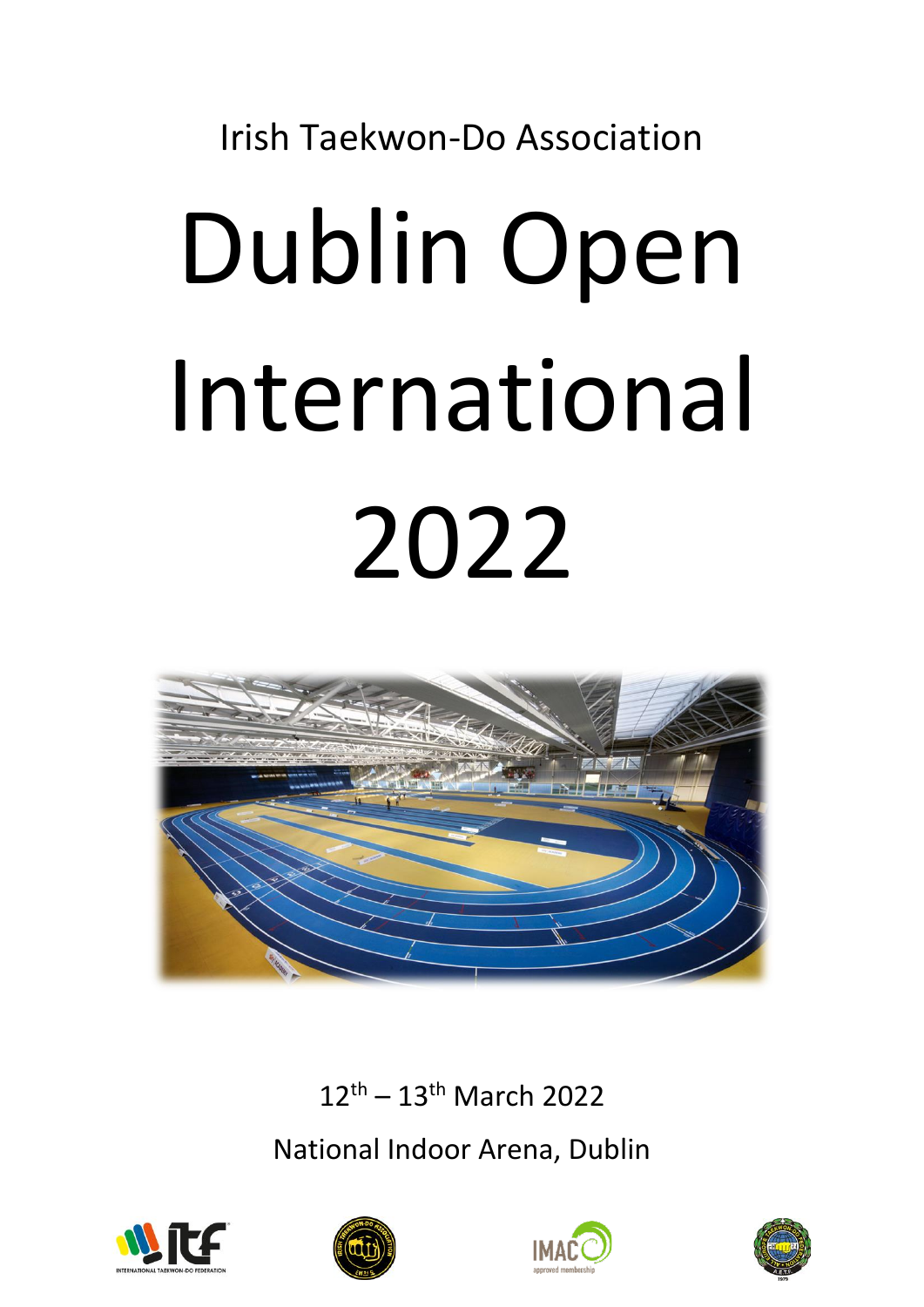

**ITA Dublin Open International 2022**



| Date:                             | 12 <sup>th</sup> March 2022 - All black belts and Colour Belts 14+<br>13 <sup>th</sup> March 2022 - Colour Belts 13 and Under           |  |  |  |  |
|-----------------------------------|-----------------------------------------------------------------------------------------------------------------------------------------|--|--|--|--|
| Location:                         | National Indoor Arena, Dublin                                                                                                           |  |  |  |  |
| <b>Registration:</b>              | From 8:30am on both days of competition                                                                                                 |  |  |  |  |
| Weigh in:<br><b>Height Check:</b> | Friday (TBC Please check ITA Facebook for Updates)<br>Saturday 8:30am - 10:30am<br>Sunday During Pattern competition                    |  |  |  |  |
| <b>Umpire Meeting:</b>            | 9:30am on both days                                                                                                                     |  |  |  |  |
| <b>Start of competition:</b>      | 10am on both days<br>*Sunday will be split into different start times for Under 10<br>and 11-13 (Please check ITA Facebook for Updates) |  |  |  |  |
| <b>Entry Fee:</b>                 | €30 per competitor                                                                                                                      |  |  |  |  |
| <b>Important Dates:</b>           |                                                                                                                                         |  |  |  |  |

| $1st$ February 2022: | <b>Online Registration Opens</b> |
|----------------------|----------------------------------|
| $2nd$ March 2022:    | 23:59 Registration Closes        |
| $10th$ March 2022:   | Schedule Published Online        |

\*\* Withdrawal of competitor before  $2^{nd}$  March is possible without a fee \*\* competitors withdrawn after this date subject to full entry fee

## **No changes/additional entries in pattern, sparring, special technique or power**

categories on the day of the event and any competitor entered in the wrong category will be removed

# **Age Categories**

Saturday: Cadet Colour Belts (14-17), Under 15 Black Belt, 14-17 Black Belts, Senior (18+), Veteran (35+)

Sunday: Under 10, Colour Belts (11-13)

## **Categories**

## **Patterns**

| Colour Belts: | <b>Optional Pattern</b>                                                  |
|---------------|--------------------------------------------------------------------------|
| Black belts:  | Preliminary Rounds: 1 x designated patterns (Chon-Ji -<br>Current Grade) |
|               | Semi Final & Final: 2 x designated patterns                              |

This is for Cadet and Senior patterns only, Under 15 and Veteran Black Belt categories will be from Chon-Ji  $-1$ <sup>st</sup> Dan Patterns



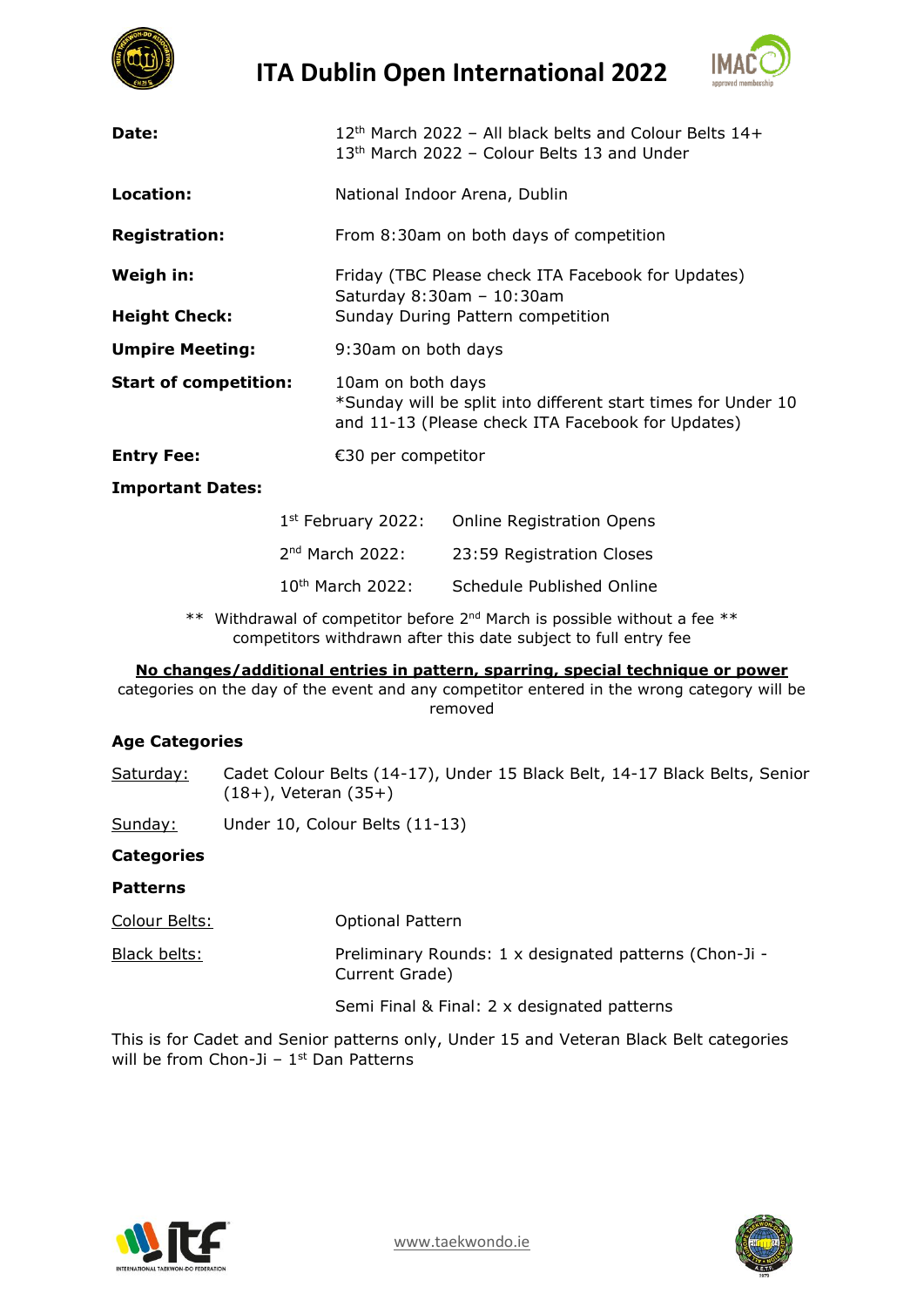

**ITA Dublin Open International 2022**



# **Sparring**

| Saturday: | <b>Weight Categories</b>                           |
|-----------|----------------------------------------------------|
| Sunday:   | Height Categories all Under 10, 11-13 Yellow/Green |
|           | Height/Weight for 11-13 Yrs Blue/Red Belts*        |

**\*Note:** For 11-13 years Blue/Red belts, categories are initially divided by height but may be adjusted or modified at the discretion of the tournament committee to take competitor weights into account, please also include weights on entries for these competitors

# **Match Times**

| Under 10:                          | 1 round, 1.5 minutes  |
|------------------------------------|-----------------------|
| Colour belts $(11 \text{ yrs+})$ : | 1 round, 2 minutes    |
| Black belts (3 competitors Pools): | 2 rounds, 1.5 minutes |
| 4+ Competitors Black belts:        |                       |

|                          |                   | Main Draw:<br>Finals: | 2 rounds, 1.5 minutes<br>2 rounds, 2 minutes<br>Requalifying matches for 3rd place: 1 round, 2 minutes  |
|--------------------------|-------------------|-----------------------|---------------------------------------------------------------------------------------------------------|
| <b>Special Technique</b> |                   |                       | Blue/Red Belt 11 Yrs + M/F: Front Kick & Side Kick                                                      |
|                          |                   | <b>Black Belt</b>     | M: Front Kick, Reverse Turning Kick, Side Kick<br>F: Front Kick, Turning Kick, Side Kick                |
| <b>Power</b>             | <b>Black Belt</b> |                       | M: Knifehand Strike, Turning Kick, Reverse Turning Kick<br>F: Knifehand Strick, Turning Kick, Side Kick |
| <b>Umpires</b>           |                   |                       |                                                                                                         |
| Saturday:                |                   |                       | $1 - 7$ competitors = 1 umpire, $8 - 14$ competitors = 2 umpires etc.                                   |
| Sunday:                  |                   |                       | $1 - 10$ competitors = 1 umpire, $11 - 20$ competitors = 2 umpires etc.                                 |

We need as many senior umpires as possible to ensure a high level of refereeing on all rings.

All umpires will receive free lunch and snacks on the day of the competition.

Umpires must wear: Navy pants, navy jacket, white shirt, tie, white shoes.

## **International teams may be excused the requirement to provide umpires**

### **Coaches**

There will be no coaching allowed during patterns.

Clubs must meet the umpire to competitor ratio on each day they to receive coaching passes

1-15 competitors = 1 coach, 2-30 competitors = 2 coaches etc. Maximum of 1 coach per ring

Saturday coaches may be cadets (14-17) or seniors, who can coach at ringside.

Sunday coaches must be cadets (14-17) blue belt upwards. No senior coaches are allowed at ringside.

In the interest of fairness on Sunday, if one competitor does not have a coach for a match then the other competitor will not be allowed a coach for that match.



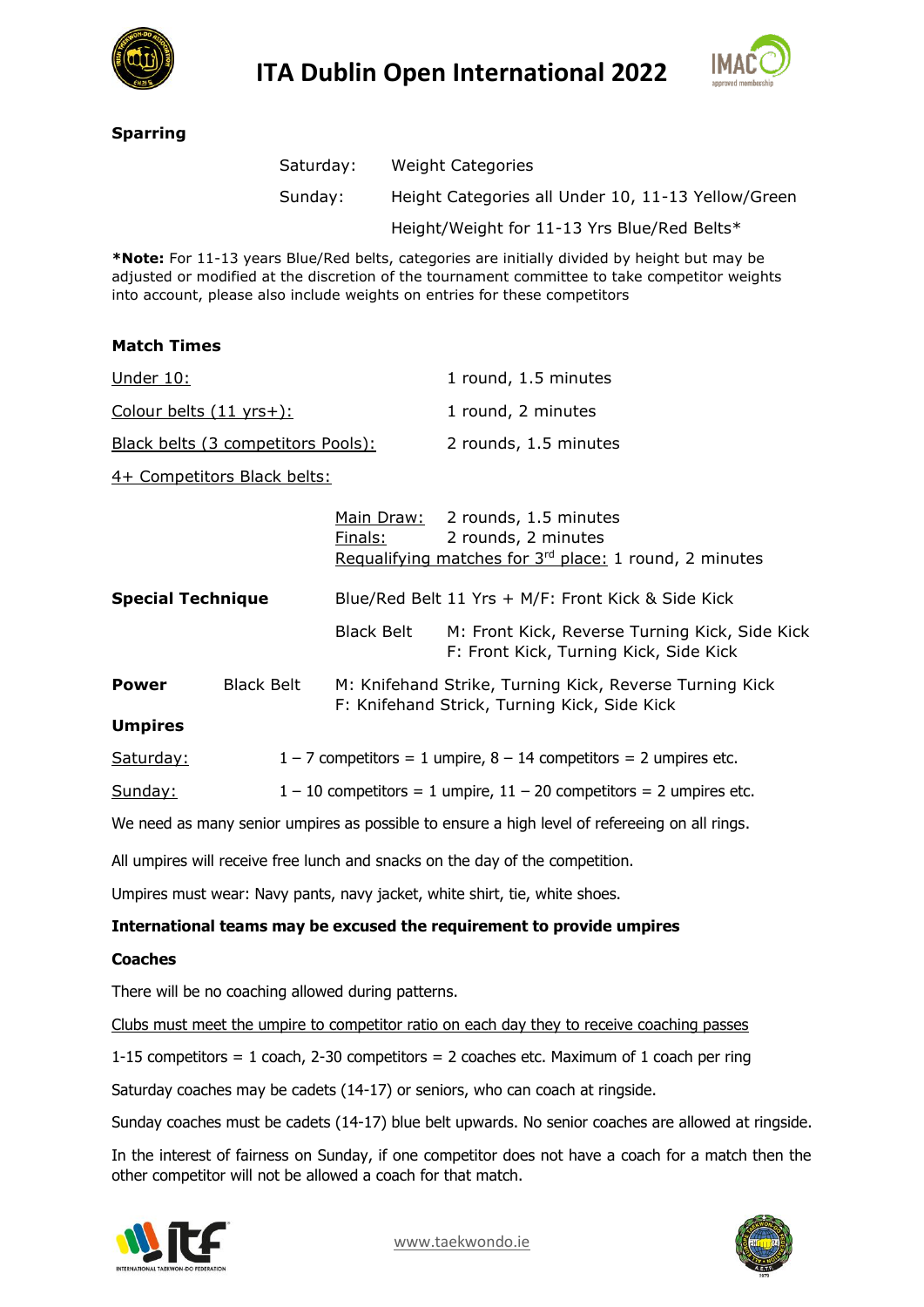



**Safety Equipment:** Equipment must be of an ITF approved type.

All competitors must wear**:**

- Head Guard
- Gloves (open palm, enclosed fingers)
- Foot pads
- **Shin Guards**
- Gum Shield (Clear)
- Groin Guard (compulsory for all male competitors)

\*\* All Foot Pads, Gloves and Head Guards must be Red or Blue, no other colours will be allowed \*\*

Any strapping, supports must be accompanied by a medical note, however the T&U committee will make the final decision to allow the competitor to compete or not.

# **Contact and skill development**

We place an emphasis on skill development over heavy contact in our events. Heavy contact will not be tolerated.

ITF Sparring is light contact, with the technique controlled on the target. Points will be awarded as follows:

- One point for hand techniques to body or head
- Two points for foot technique to the body
- Three points for foot technique to the head.

## **Awards**

| Colour Belts:            | $1st$ , 2 <sup>nd</sup> and joint 3 <sup>rd</sup> Place                                                       |
|--------------------------|---------------------------------------------------------------------------------------------------------------|
| Black Belts:             | $1st$ , 2 <sup>nd</sup> and 3 <sup>rd</sup> Place                                                             |
| Special Technique/Power: | $1st$ , 2 <sup>nd</sup> and 3 <sup>rd</sup> Place (2 <sup>nd</sup> and 3 <sup>rd</sup> in case of tie breaks) |

Under 10 competitors up to green tag who are not placed will receive a commemorative medal.

Overall competitor awards for the most outstanding performance at cadet and senior black belt level.

# **Weight / Height Control**

Competitors must wear a t-shirt and dobok pants. A 1kg tolerance is permitted.

On Sunday height control for juniors will take place during the patterns divisions. As each competitor is eliminated they will have their height checked. Any competitor not taking part in patterns must have their height checked during this time as well.

When registering please ensure your competitors are checked in the club and not at home. Instructors must take full responsibility for any incorrect heights or weights and must sign each entry form.

## **Insurance**

All competitors must have adequate insurance for all eventualities.



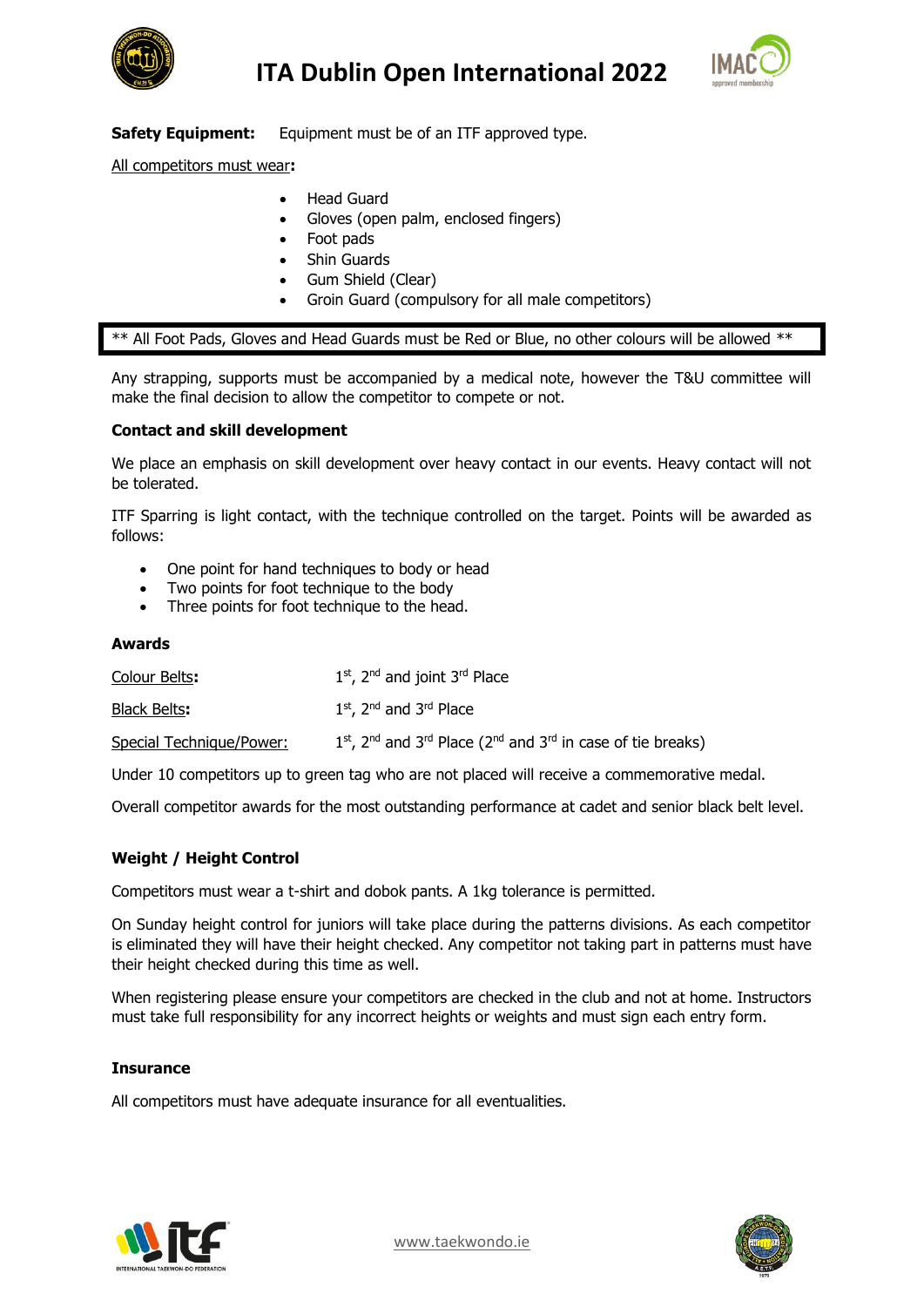



# **Conduct:**

All participants in the event, competitors, coaches, the public, umpires etc. should conduct themselves according to the tenets of Taekwon-Do at all times.

# **Competition Divisions/Categories**

Divisions / categories must consist of two or more competitors – if there is only one competitor, he/she will compete in a higher or lower category as deemed appropriate. This will be indicated on the competitor sticker as ReCat Up or ReCat Down as appropriate

For full list of categories please see the event page on the sportdata.org web page

## **Competition area**

Only competitors for current division, officials, coaches with passes, tournament committee / organisers and VIPs allowed on competition floor.

# **This event may be subject to COVID-19 protocols, this information will be published on ITA website and Facebook page and emailed to registered clubs as necessary**

### **ITA Tournament and Umpire Committee**

| Mr Stephen Ryan VI Dan             | Mr Stephen Smullen V Dan |
|------------------------------------|--------------------------|
| Tournament Coordinator             | Tournament Administrator |
| <b>Master Mark Buckley VII Dan</b> | Mr Carl Smullen V Dan    |
| <b>Tournament Director</b>         | Umpire Chairperson       |

## **Contact**

Email: [entries@taekwondo.ie](mailto:entries@taekwondo.ie)